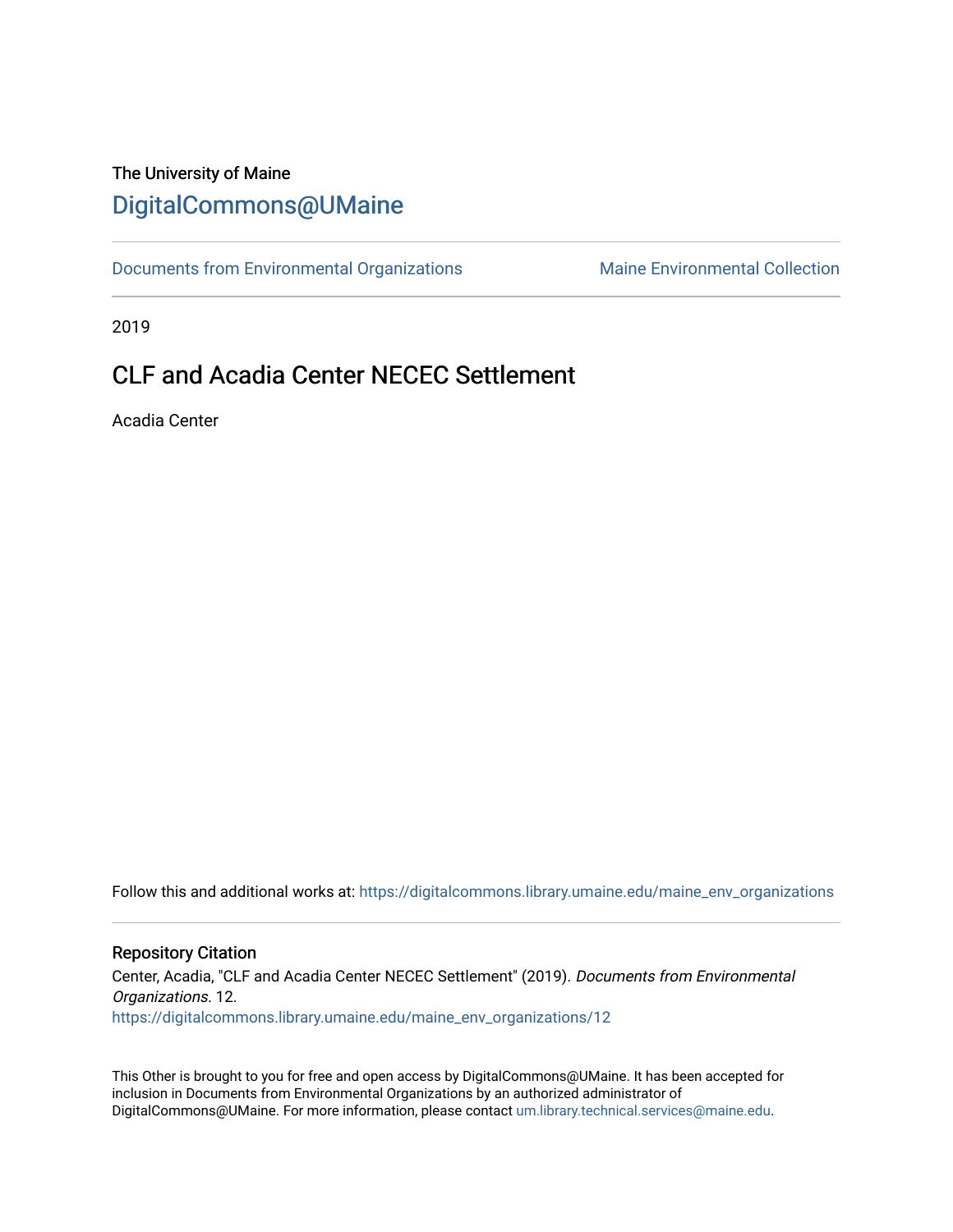### **MEMORANDUM OF UNDERSTANDING**

This Memorandum of Understanding ("MOU") is made effective as of January 30, 2019 among Central Maine Power Company, a Maine corporation with offices located at 83 Edison Drive, Augusta, Maine, ("CMP"), Conservation Law Foundation, a nonprofit environmental advocacy organization with offices at 53 Exchange Street, Suite 200, Portland, Maine ("CLF") and Acadia Center, a nonprofit environmental advocacy organization with offices in Rockport, Maine ("Acadia Center"). CMP, CLF and Acadia Center are hereinafter each referred to as a "Party" and collectively as the "Parties."

WHEREAS, CMP proposes to develop the New England Clean Energy Connect ("NECEC"), a 1,200 MW high-voltage direct current ("HVDC") transmission line that would permit H.Q. Energy Services (U.S.) Inc. ("HQUS"), an affiliate of Hydro-Québec, to deliver up to 1,200 MW of hydropower to the ISO-NE administered transmission system at the Larrabee Road Substation in Lewiston, Maine;

WHEREAS, pursuant to Section 83D of Chapter 169 of the Acts of 2008 of the General Laws of Massachusetts, as amended by Chapter 188 of the Acts of 2016, HQUS has entered into power purchase agreements (the "PPAs"), each dated as of June 13, 2018, with each of Unitil, National Grid and Eversource Energy (collectively, the "EDCs") with respect to an aggregate of 1,090 MW of clean energy hydropower obtained by HQUS from its affiliate Hydro-Québec Production, a division of Hydro-Québec, CMP has entered into transmission service agreements (the "EDC TSAs"), each dated as of June 13, 2018, with each of the EDCs with respect to an aggregate of 1,090 MW of firm transmission service, each for a term of twenty (20) years commencing on the commercial operation date (the "COD") of transmission facilities to be constructed by CMP (i.e., the NECEC), and CMP has entered into transmission service agreements with HQUS (the "HQUS TSAs" and, together with the EDC TSAs, the "TSAs"), each dated as of June 13, 2018, with respect to 110 MW of firm transmission service on the NECEC transmission line for a term of forty (40) years commencing on the COD and an aggregate of 1,090 MW of firm transmission service on the NECEC transmission line for a term of twenty (20) years commencing on the twentieth (20<sup>th</sup>) anniversary of the COD;

WHEREAS, the EDCs have petitioned the Massachusetts Department of Public Utilities ("MDPU") for approval of the PPAs and the TSAs and the MDPU is conducting consolidated proceedings to review the PPAs and the TSAs in Dockets D.P.U. 18-64, 18-65 and 18-66;

WHEREAS, CMP has petitioned the Maine Public Utilities Commission ("MPUC" or the "Commission") for a Certificate of Public Convenience and Necessity ("CPCN") for the NECEC and the MPUC is conducting a proceeding to review CMP's CPCN Petition in MPUC Docket No. 2017-00232;

WHEREAS, CMP has applied for all necessary environmental permits and approvals from the Maine Department of Environmental Protection ("MDEP"), the Maine Land Use Planning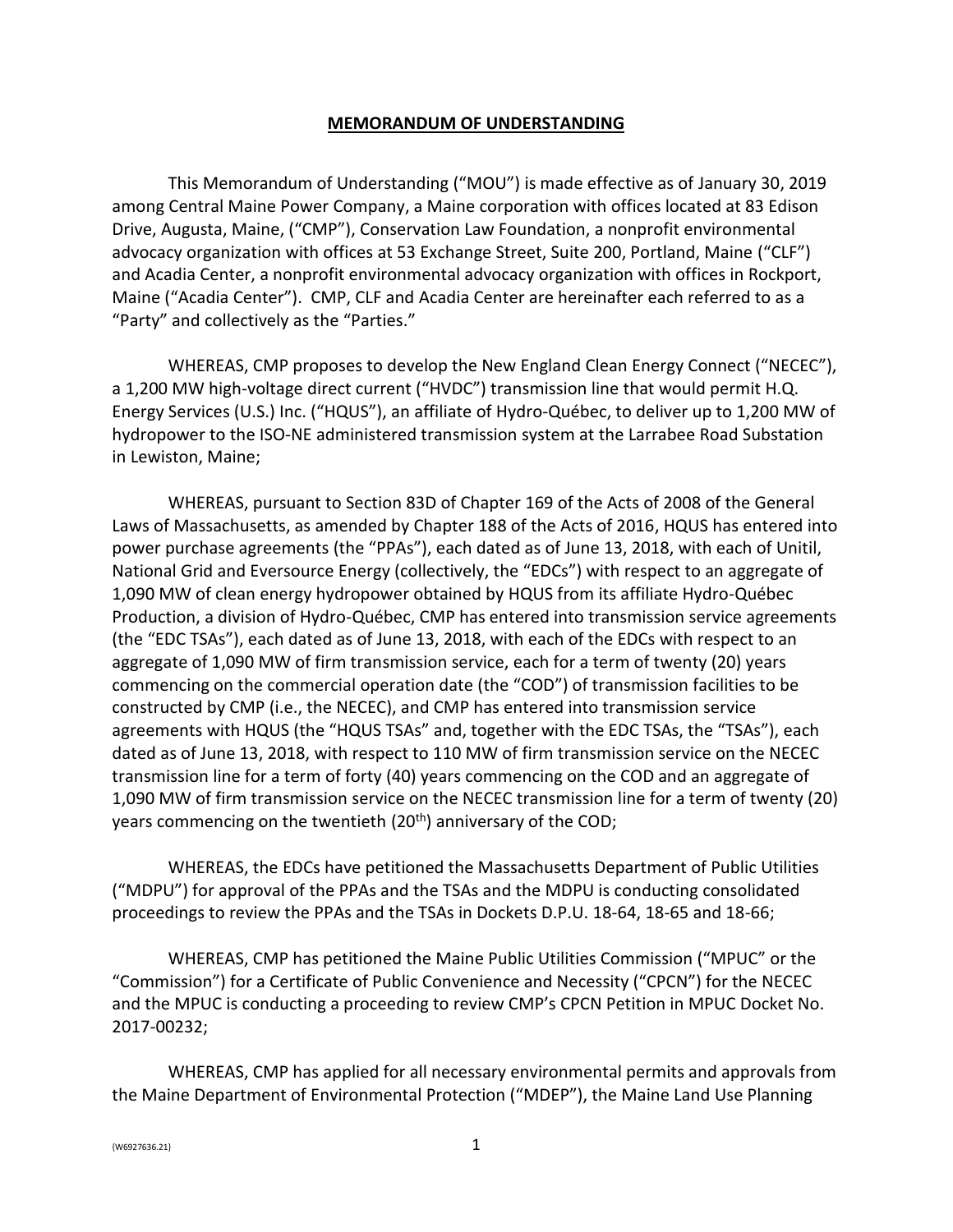Commission ("LUPC") and the United States Army Corps of Engineers ("USACE") to site and construct the NECEC and the MDEP, LUPC and USACE are conducting on-going reviews of CMP's applications for such permits and approvals;

WHEREAS, CLF, which seeks to promote the reduction of greenhouse gas emissions and advocates for clean energy solutions to benefit communities in Maine and across New England, has a strong interest in the NECEC and is participating in the MPUC, MDEP and MDPU proceedings related to the NECEC;

WHEREAS, Acadia Center, whose overarching focus is developing a clean energy economy that offers real world solutions to the pending climate crisis, has a strong interest in the NECEC and is participating in the MPUC and MDPU proceedings related to the NECEC; and

WHEREAS, the Parties wish to articulate common principles they share and to set forth their respective agreements and commitments with respect to the NECEC;

NOW THEREFORE, in consideration of these premises and good and valuable consideration, the receipt of which are hereby acknowledged, the Parties agree as follows:

- 1. Statement of Principles:
	- a. CMP, CLF and Acadia Center agree to the following principles:
		- i. It is imperative that greenhouse gas emissions from man-made causes be significantly reduced globally;
		- ii. For the Northeast Region of the United States and Canada to achieve such greenhouse gas reductions, the region will need to make greater use of clean and renewable energy resources that currently exist or that will be developed in the future in the region;
		- iii. To develop and make use of such clean and renewable generation resources, the development of transmission facilities in New England may be necessary; and
		- iv. The development of such transmission facilities should be done in a thoughtful and environmentally sensitive manner with significant stakeholder input to avoid, minimize and mitigate impacts to communities and sensitive resources.
	- b. CLF and Acadia Center agree that the NECEC project advances the above principles and support the issuance of a CPCN from the MPUC for the project. The hydropower deliveries using the NECEC will contribute to the reduction of total climate-damaging greenhouse emissions across the entire Northeast region, provide needed energy from non-fossil fuel fired generation resources, reduce New England's dependence on oil and natural gas, and provide other benefits to Maine and New England, including improved air quality and lower energy costs in Maine and across the New England region. The proceedings before the MDPU, MDEP, LUPC and the USACE have been and will continue to be open to input from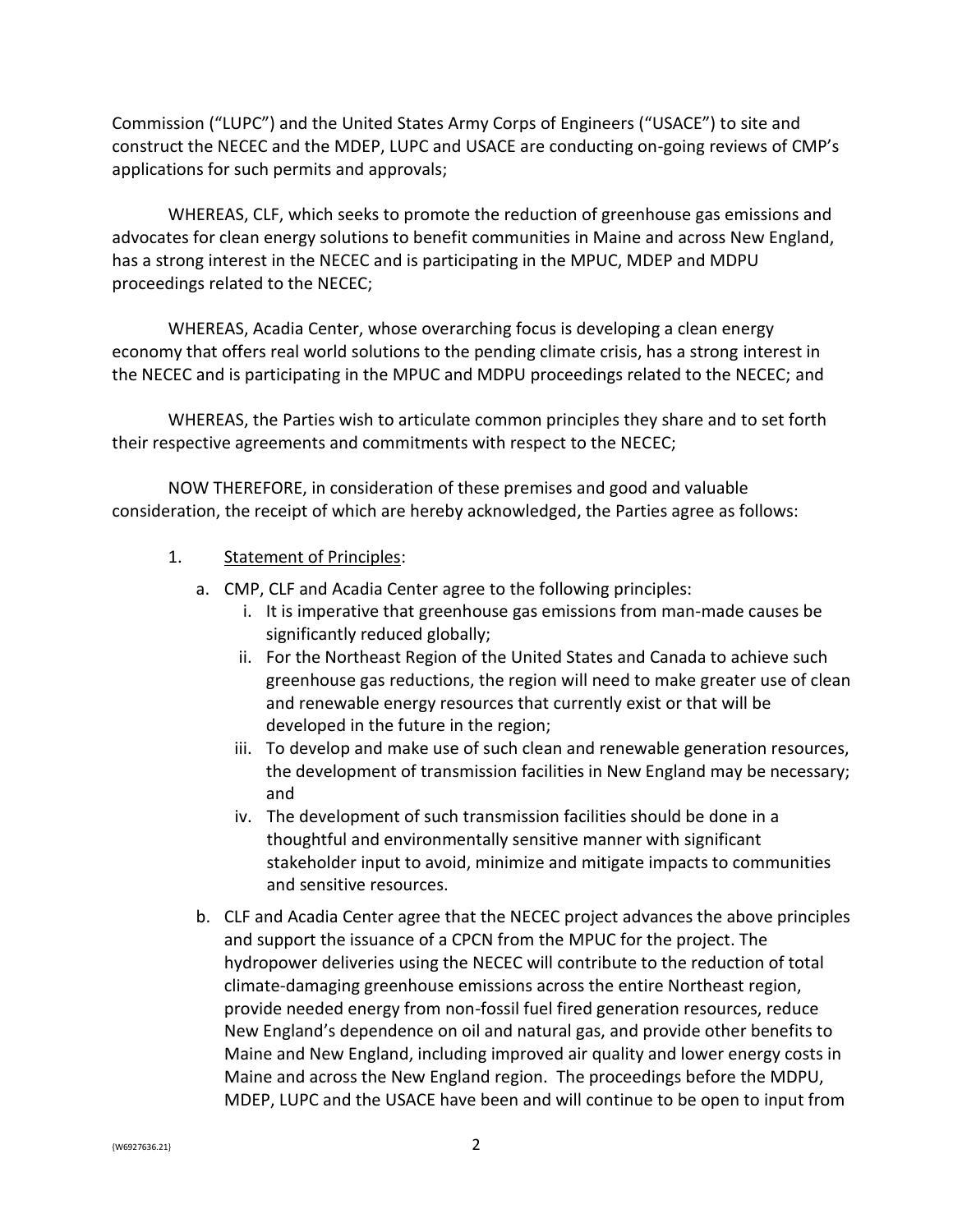all stakeholders, including CLF and Acadia Center, to ensure that the NECEC project and its associated contracts shall comply with applicable laws and avoid, minimize and mitigate all impacts to the environment and natural resources.CLF and Acadia Center do not by this MOU waive or release any rights with respect to those proceedings, other than to acknowledge that impacts associated with the project are capable of avoidance, minimization, and mitigation in a manner that would be consistent with lawful issuance of required permits for the Project. CLF and Acadia Center further agree not to support any legislation proposed before the Maine Legislature that would (i) negatively impact or prevent the development of transmission facilities in Maine needed for the development or interconnection of clean and renewable generation resources or (ii) undermine the full and fair regulatory review of transmission projects proposed for development in Maine.

- c. In furtherance of the above principles, CMP, on its behalf and on behalf of its affiliates within the Avangrid family of companies, agrees as follows:
	- **i.** Maine's Renewable Portfolio Standard ("RPS") should be increased to include up to a 50 percent new renewable energy requirement by 2030 and an enhanced long-term contract renewable energy procurement obligation of no less than 20 percent of load by 2030;
	- **ii.** Maine law governing the billing system for the distributed generation of electricity (known as net energy billing) and for community solar systems should be modified to contain provisions consistent with those of LD 1649 (2016), as amended by the House and Senate, a bill that was supported by a broad stakeholder group, including CMP, and was passed with bipartisan support by the 127<sup>th</sup> Maine Legislature but vetoed by Governor Paul LePage. Any such modification of Maine's net energy billing statutes and regulations should also be consistent with the following principles:
		- (i) Protection of self-consumption for energy generated and consumed onsite;
		- (ii) New tariffs must be understandable to customers and provide fair opportunities for bill management;
		- (iii) Consistency with broader public policy goals for grid modernization and other initiatives; and
		- (iv) Robust community renewable energy programs that provide ample opportunity for participation.

Such modification of Maine's net energy billing statutes and regulations should also take into consideration the following:

i. the benefits and costs of distributed generation that can be directly quantified, including but not limited to energy and capacity market price suppression, avoided transmission and distribution costs, the value of reduced carbon emissions,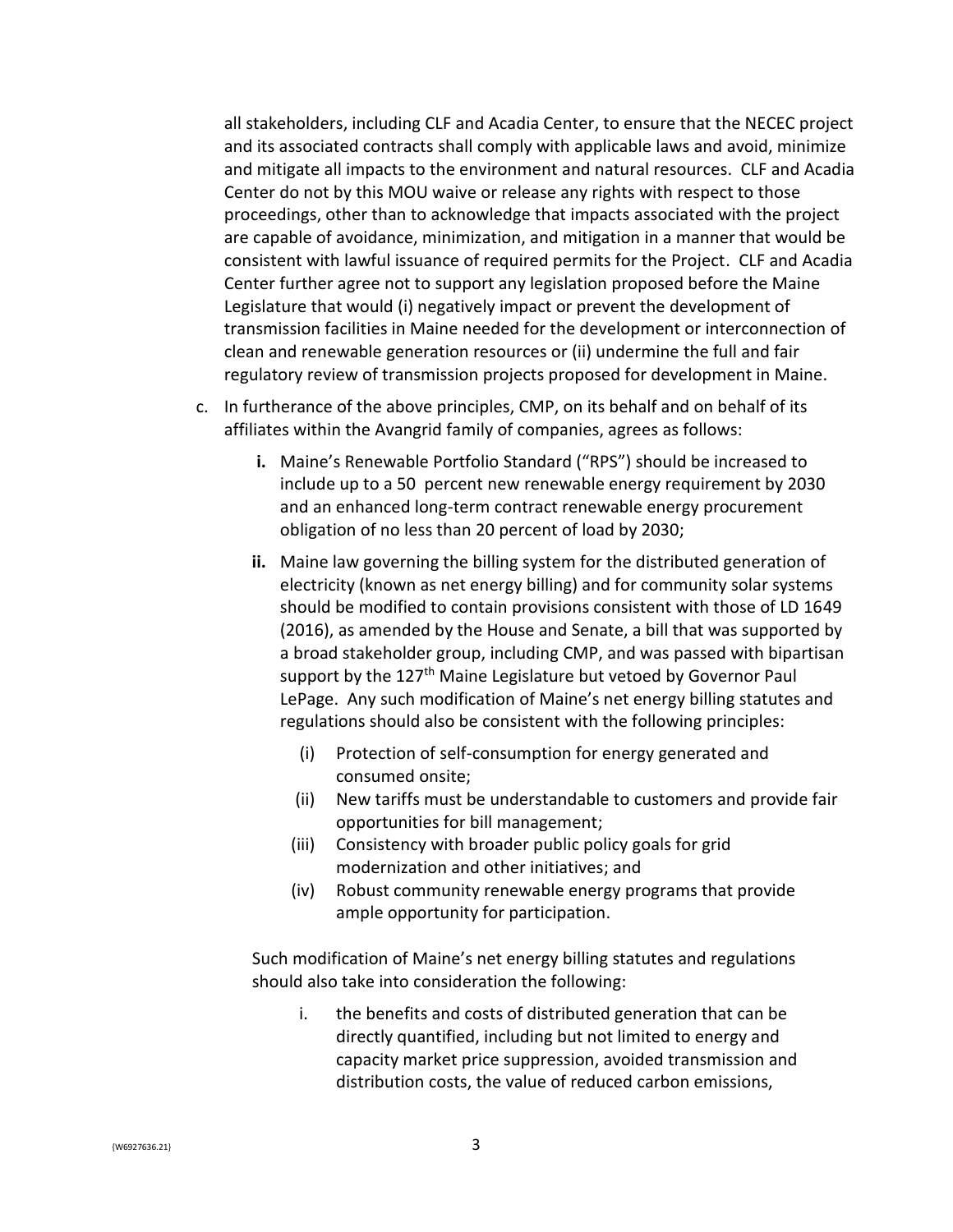reliability, resiliency, and avoided costs of compliance with environmental and public health requirements;

- ii. different net metering tariff and credit structures for (i) residential and small business customers and (ii) large commercial and industrial customers;
- iii. avoiding unjust and unreasonable cost shifting and bill impacts on all customers;
- iv. structures that reflect cost causation, including time-based rates and credits;
- v. the transmission and distribution utility's administrative processes and metering required to implement such net energy billing tariffs and related regulatory mechanisms;
- vi. equitable distribution of the benefits of incentive programs across all customer classes;
- vii. the MPUC's role in assessing and balancing benefits and costs on all customer classes; and
- viii. additional pilots of optional net energy billing tariffs and credit structures.
- d. Prior to the execution of the settlement stipulation contemplated in Section 2 below, an action plan for the furtherance of these principles before the 129<sup>th</sup> Maine Legislature shall be agreed to by CMP, CLF and Acadia Center.

2. MPUC Settlement Stipulation: CLF and Acadia Center will join in a settlement stipulation (Stipulation) in MPUC Docket No. 2017-00232 in which the settling parties agree that the Commission should grant a CPCN for the NECEC, subject to and consistent with the terms of that settlement stipulation. Such settlement stipulation shall include CMP's commitments set forth in Sections 3, 4 and 5 of this MOU.

## 3. Mitigating NECEC Project's Impacts on Transmission System and Existing and Future Maine Energy Resources:

- a. CMP (directly or through an Avangrid affiliate) agrees to complete the Network Upgrades determined by ISO-NE through the applicable studies (currently underway and scheduled for completion in Q-3 2019) for the NECEC under Section I.3.9 and the Capacity Capability Interconnection Standard of the ISO-NE Open Access Transmission Tariff (OATT) necessary to ensure a total transfer capacity at the Surowiec-South Interface of no less than 2,600 MW.
- b. In addition to the Network Upgrades described in Section 3(a) of this MOU, CMP shall actively participate in all ISO-NE studies to determine the thermal, voltage and stability ratings for the Surowiec-South interface and, consistent with good utility practice, advocate to ISO-NE to maximize the stability rating and the total transfer capacity at the Surowiec-South interface after the completion of the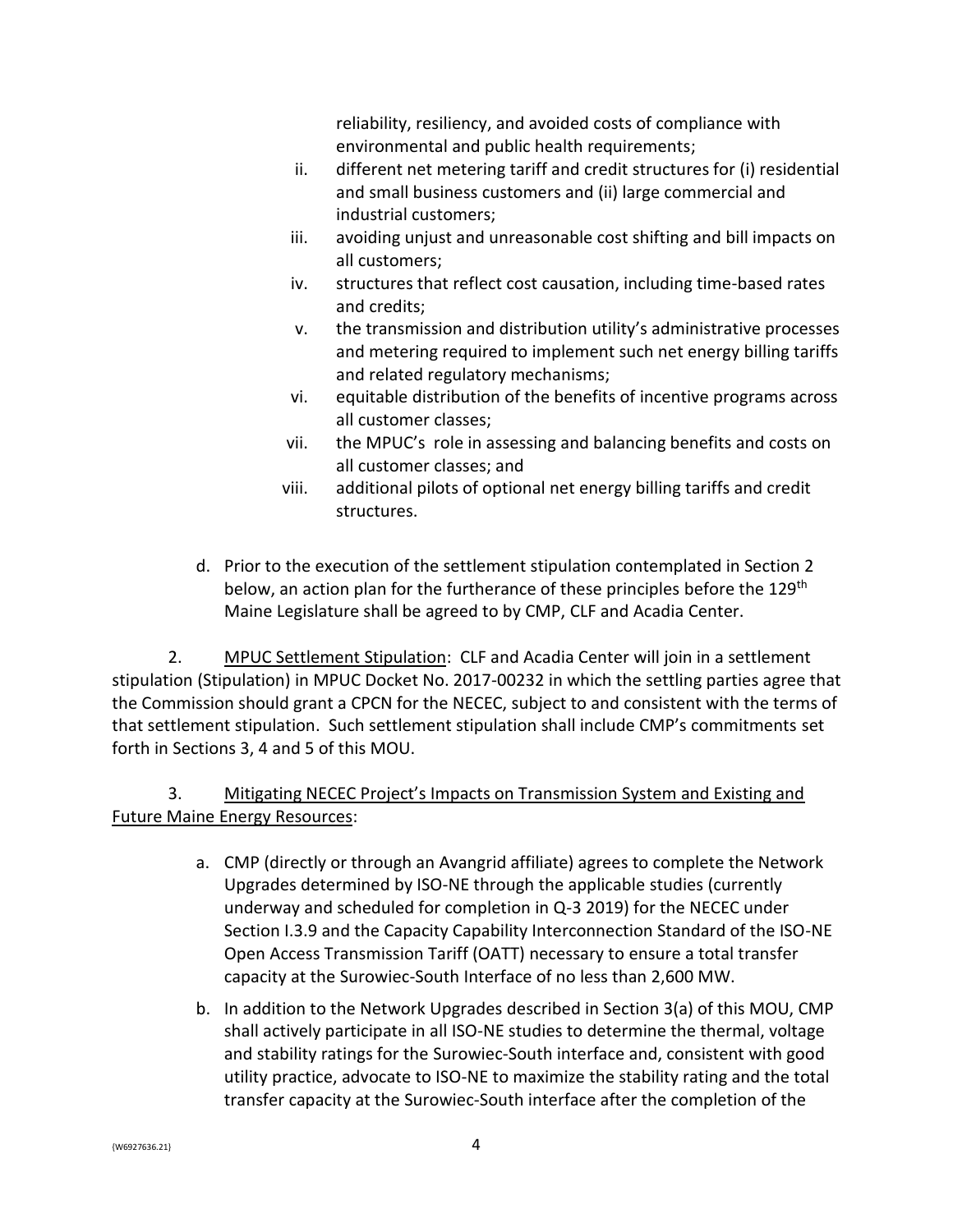NECEC transmission project so that such rating is as close as possible to the expected thermal and/or voltage limits (2812 MW and 2930 MW, respectively) for that interface. This advocacy (whether oral or in writing) will address the reasonableness of applicable study assumptions and planning criteria and the appropriate balance between system reliability and achievement of New England's clean energy public policy objectives and will occur through direct interaction with ISO-NE and at appropriate stakeholder and ISO-NE committee meetings.

- c. CMP (directly or through an Avangrid affiliate), CLF, Acadia Center and other interested stakeholders (to be chosen by a process agreed to by CMP, CLF and Acadia Center) will engage one or more mutually agreed-upon transmission consultant(s) to evaluate and report on a suite of potential transmission and non-wires solutions (including but not limited to large scale solar and storage), and their respective estimated costs, that would reduce existing and projected congestion at the Maine/New Hampshire Interface and at the Surowiec-South interface. The consultant(s) will be selected through a jointly developed request for proposals or other agreed upon method that establishes minimum consultant qualifications, services sought, scope of study and solutions to be analyzed. CMP (directly or through an Avangrid affiliate) shall pay for this study, the costs of which shall not exceed \$2 million, and the study shall be commenced once CMP receives all applicable permits and approvals for the construction of the NECEC transmission project in Maine and Hydro-Quebec receives all applicable permits and approvals for the construction of the interconnecting transmission facilities in Quebec.
- d. For any cost effective and commercially viable transmission and non-wires solution(s) identified in the Maine/New Hampshire and Surowiec-South interface report prepared pursuant to Section 3(c) of this MOU, CMP agrees (directly or through an Avangrid affiliate) to fully assess and pursue all available means of approval and cost allocation pursuant to the ISO-NE OATT, including but not limited to as a Reliability Transmission Upgrade, a Market Efficiency Transmission Upgrade or a Public Policy Transmission Upgrade, or as part of any future solicitation for clean energy and transmission capacity. To the extent a viable mechanism is determined to fund such solutions, CMP further agrees to, directly or through an Avangrid affiliate, propose such solution(s) in any applicable competitive solicitation, including without limitation any solicitation conducted under the ISO-NE OATT, and, if such proposal is selected in such solicitation, seek all necessary permits and approvals to implement such solution(s) in accordance with the then terms of the ISO-NE OATT. In pursuing the development of such cost effective and commercially viable transmission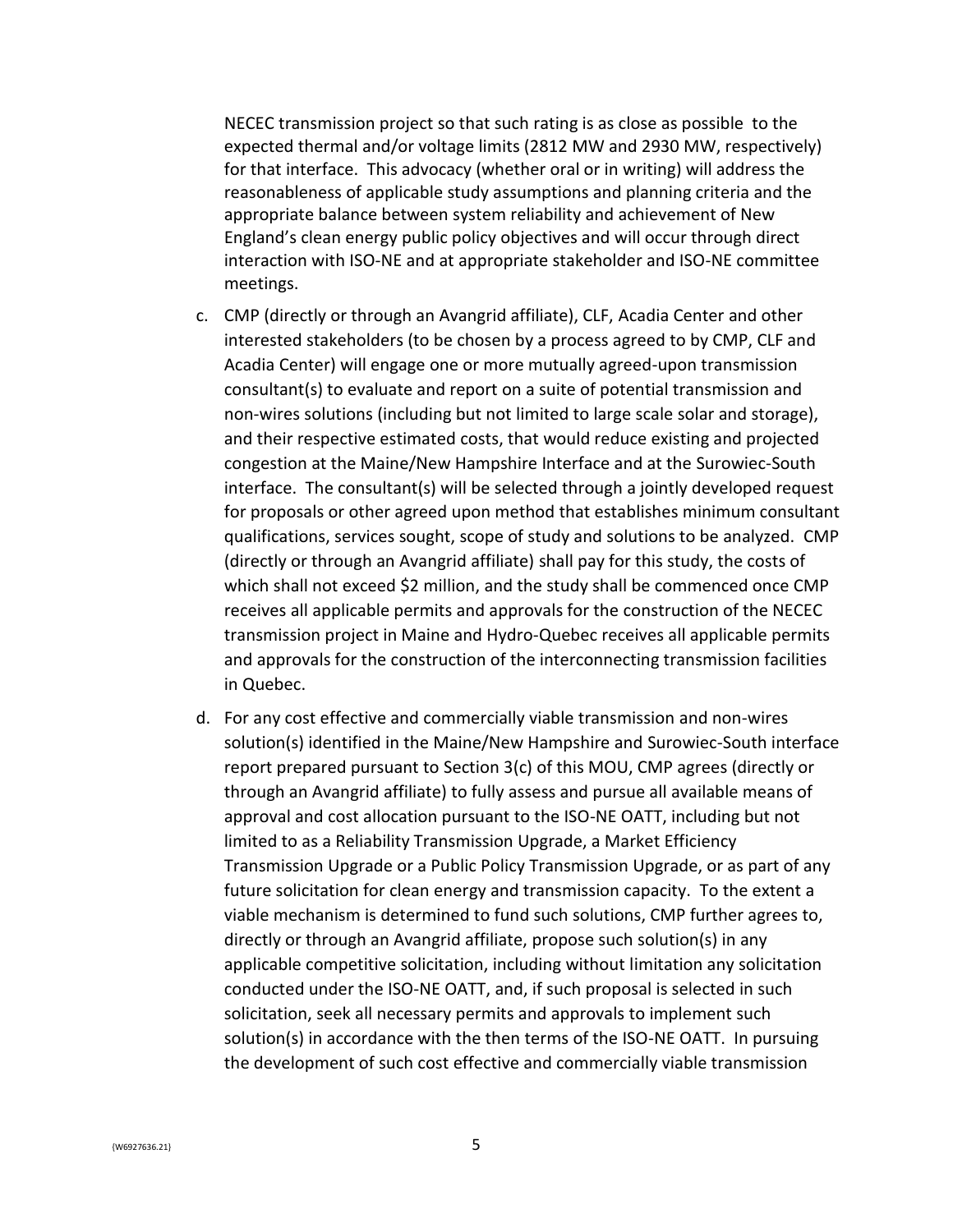and non-wires solution(s), CMP and Avangrid Networks agree to bear commercial risk associated with the development of the project.

e. CMP (directly or through an Avangrid affiliate) shall create and make available an annual electric transmission and distribution system report for public notice (subject to CEII provisions) which analyzes system needs that may potentially be met by non-wires alternatives (NWAs). This report will detail capacity and load by substation or circuit and identify corresponding growth-related investments being planned for. This report will also include a detailed description of CMP's planning and decision-making processes related to NWAs during the year, including transparency into the application of its NWA suitability criteria. CMP will work to develop and implement systems and analysis that can provide heat maps that: (i) show where integration of distributed generation is least likely to require substantial upgrades (i.e., Hosting Capacity maps); (ii) show the electric load on the electric distribution system, including electric loads during peak electricity demand time periods; and (iii) highlight the most congested or constrained areas of the electric distribution system. Additionally, CMP will support policies and regulations that seek to evaluate NWAs against traditional transmission and distribution projects through (i) the use of competitive solicitations and (ii) the use of compensation mechanisms that create incentives to place NWAs on an equal footing from a ratemaking perspective.

## 4. Commitment to Long-term Planning for Regional Decarbonization:

- a. As part of a regional decarbonization collaborative comprised of CLF, Acadia Center, utilities and other stakeholders, CMP (directly or through an Avangrid affiliate) agrees to work with the collaborative to jointly select and hire a consultant to perform an analysis of the means by which the Northeast Region may achieve economy-wide decarbonization of zero emissions by 2050 as called for by the most recent report of the Intergovernmental Panel on Climate Change Special Report on Global Warming of 1.5°C. CMP agrees to contribute (directly or through an Avangrid affiliate) at least 50 percent of the cost of this study. This contribution to the study cost by or on behalf of CMP shall not exceed \$500,000. As a member of the collaborative, CMP (directly or through an Avangrid affiliate) will actively engage in a regional stakeholder process to introduce and receive input on the analysis and assess potential actions by which state policymakers could advance decarbonization in each sector.
- b. CMP agrees to work (directly or through an Avangrid affiliate) with CLF, Acadia Center and other stakeholders to research and develop a set of utility policies and actions, and state regulatory reforms, that can most effectively facilitate economywide decarbonization in the region, consistent with the analysis conducted pursuant to Section 4(a) of this MOU. CMP (directly or through an Avangrid affiliate), CLF and Acadia Center will work with this stakeholder group to develop a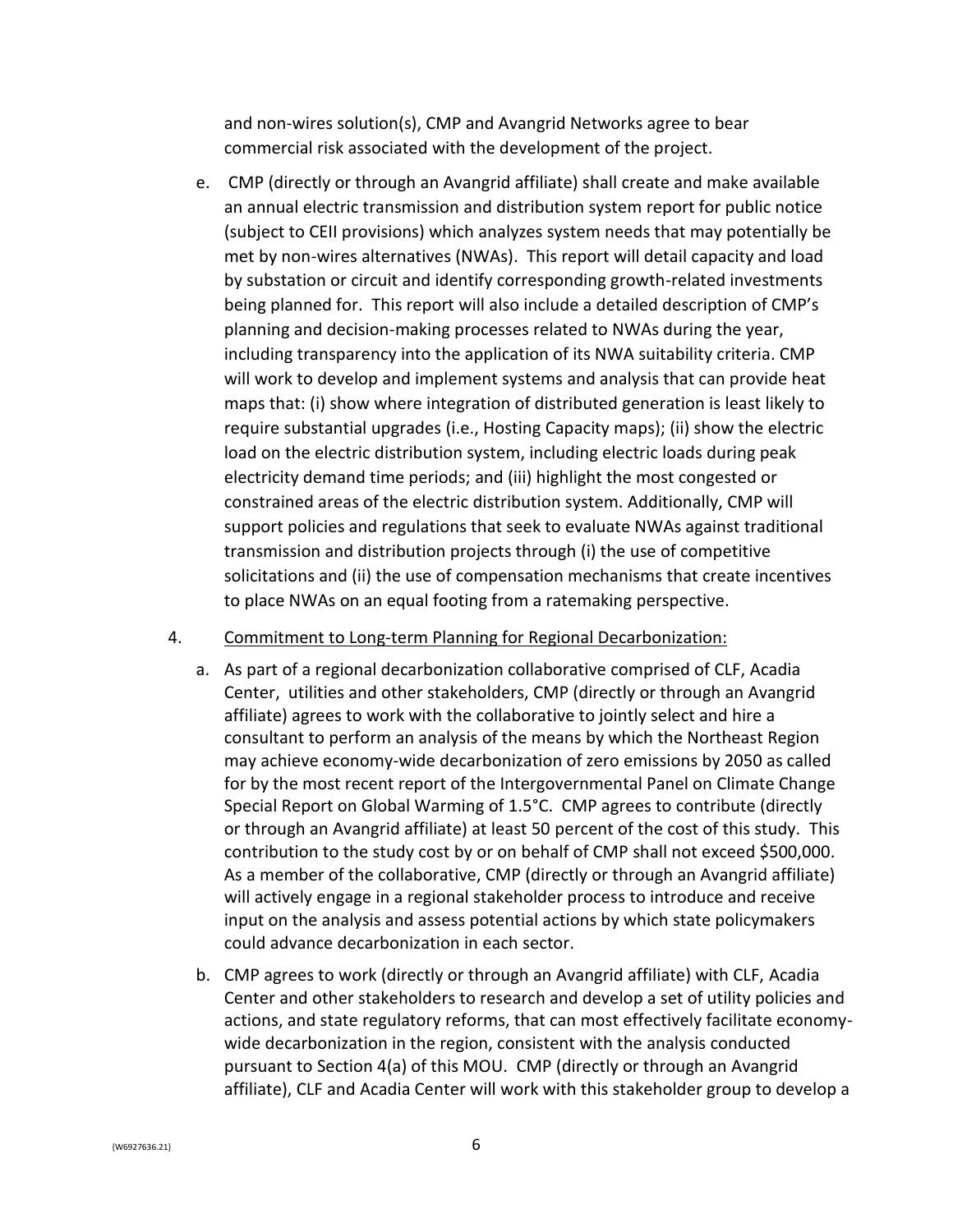consensus around these approaches, draft proposed regulatory and legislative provisions by which the consensus approaches can be authorized, and actively seek state approval and implementation of them.

### 5. Electric Vehicle Commitment:

- a. CMP agrees that any CPCN issued for the NECEC shall be conditioned on CMP's payment (directly or through an Avangrid affiliate) of \$5.0 million for a fund held by and managed pursuant to a written agreement between CLF and Acadia Center prepared in consultation with CMP for the purpose of expanding the numbers of electric vehicles ("EVs") in Maine and maximizing access and exposure to EVs and EV infrastructure (the "NECEC EV Fund"). Funding for the NECEC EV Fund up to this \$5.0 million funding level will be at the election of CLF and Acadia Center, either through a lump sum payment based on documented program needs or through alternative annual contributions, established by CLF and Acadia Center, beginning in the year in which CMP and Hydro-Quebec receive all necessary permits and approvals to construct the NECEC and the interconnecting transmission facilities in Quebec. In the event that CLF and Acadia Center elect that the NECEC EV Fund be funded by a lump sum payment, CLF and Acadia Center shall provide CMP with detailed written descriptions of any such initiatives or programs to be funded with any such lump sum payment, including details as to the magnitude and timing of the funding requirements of such initiatives or programs. The NECEC EV Fund shall be used to provide the following: (1) consumer rebates for the purchase of qualifying EVs; and (2) rebates to defray the cost of workplace, multi-unit dwelling and public vehicle charging installations. CMP, CLF, Acadia Center and other interested stakeholders shall jointly select a party to design the rebate program and/or administer the distribution of the NECEC EV Fund. CMP further agrees to reimburse the NECEC EV Fund up to \$50,000 for the charges for such program design and/or administration related work. In the event that the Stipulation or any other agreement to which HQUS or CMP is a party provides additional funds designated for EVs or EV infrastructure in an amount equal to or exceeding \$25 million, CLF and Acadia Center (in consultation with CMP) may elect to combine the \$5 million provided by CMP (directly or through an Avangrid affiliate) pursuant to this Section 5(a) with the additional funds generated by the Stipulation or other agreement or apply the funds provided pursuant to this Section 5(a) to a different program or initiative agreed upon by CLF and Acadia Center (in consultation with CMP) to promote and support decarbonization in Maine.
- b. The programs or initiatives funded by Section 5(a) shall, where applicable, be designed to:
	- i. facilitate competitive development of charging stations by third parties;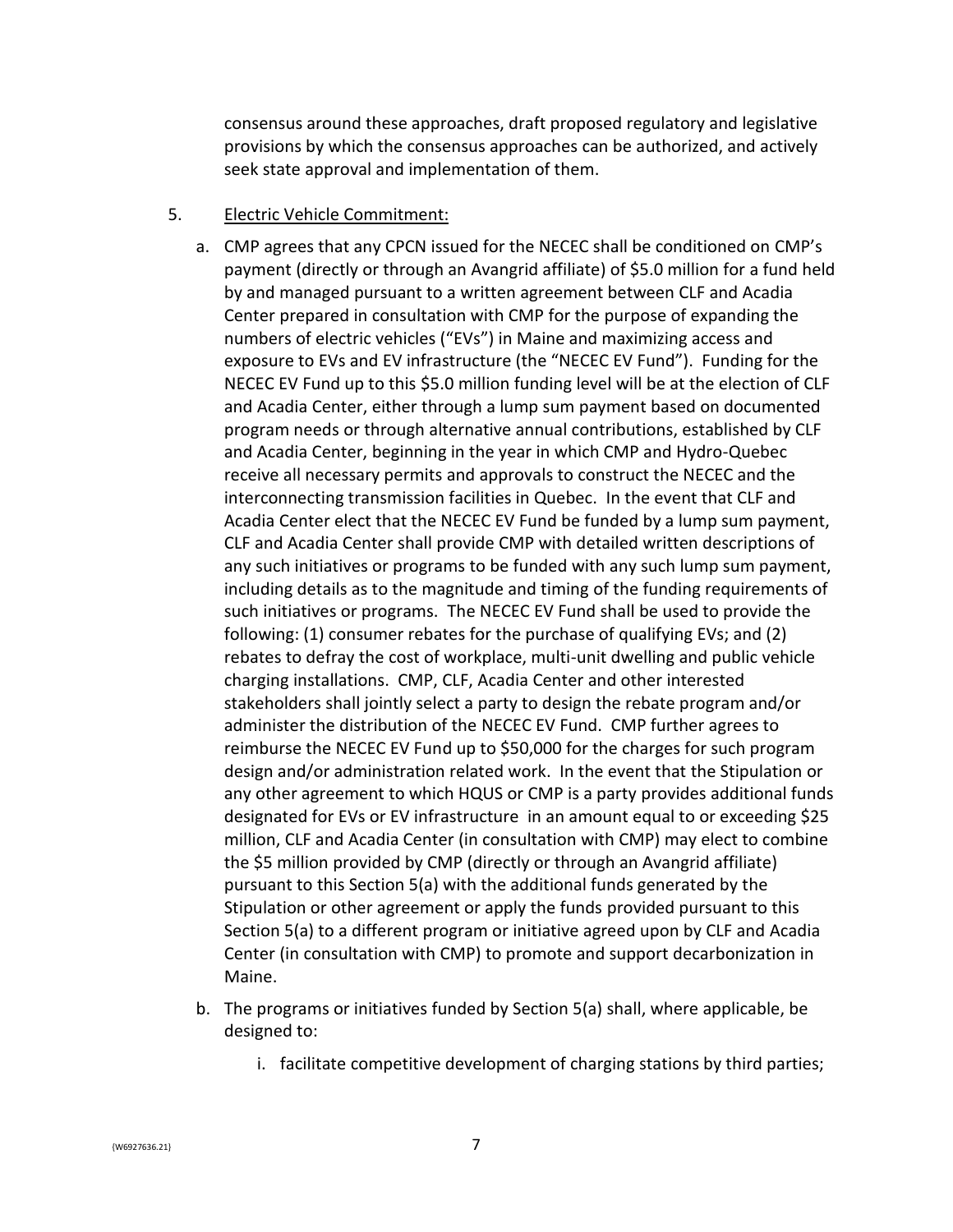- ii. coordinate with other policy programs including VW settlement Appendix D expenditures;
- iii. include targeted initiatives to reach low- and moderate-income communities; and
- iv. exclude transmission and distribution utility ownership of end use charging stations, except in cases of market failure.

6. Conditions Precedent: CMP, CLF and Acadia Center understand and agree that their mutual commitments in Sections 3, 4 and 5 above are conditioned on (i) CLF and Acadia Center signing and submitting the settlement stipulation as set forth in Section 2 of this MOU, which stipulation the Parties believe represents a broad spectrum of interests in the MPUC proceeding, including but not limited to the Office of the Public Advocate; (ii) CMP receiving a CPCN for the NECEC; and (ii) CMP receiving all other necessary permits and approvals for the NECEC including, but not limited to, those issued by the MDEP, the LUPC, the USACE and the MDPU. CMP, CLF and Acadia Center also understand and agree that their mutual commitments in Sections 3 and 5 above are further conditioned on Hydro-Quebec receiving all applicable permits and approvals for the construction of the interconnecting transmission facilities in Quebec.

7. Legal Compliance: Nothing in this MOU requires any party to take any action that conflicts with existing law or regulation or any order of the MPUC. Furthermore, unless otherwise expressly stated, nothing in this MOU obligates any affiliate of CMP to take any affirmative action, provided however, that no affiliate of CMP will take any direct or indirect action before the Maine Legislature or the MPUC inconsistent with this MOU.

8. Governing Law: This MOU and any dispute or claim of whatever nature arising out of or in connection therewith shall be governed by, and this MOU shall be interpreted in accordance with, the laws of the State of Maine.

9. Entire Agreement and Amendments: This MOU constitutes the entire agreement among CMP, CLF and Acadia Center with respect to its subject matter and supersedes any and all prior oral or written agreements, expressions or understandings with respect to such subject matter. No change or modification of this MOU shall be valid unless it is in writing and signed by each Party hereto.

[*Signature page follows*]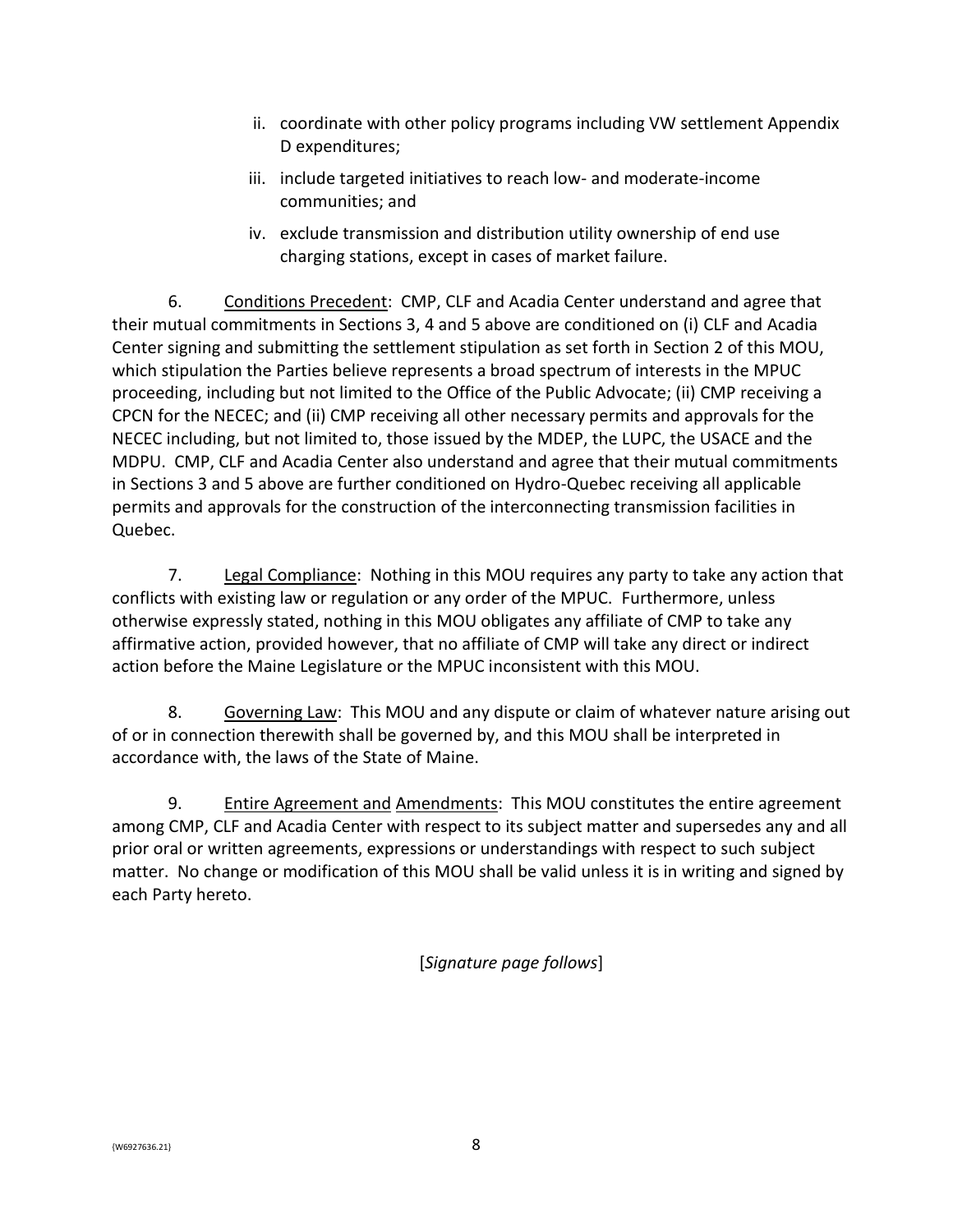IN WITNESS WHEREOF, the Parties have caused this Memorandum of Understanding to be executed and delivered by their duly authorized representatives as of the date first written above.

CENTRAL MAINE POWER COMPANY

Dagles a. Horling  $Bv:$ 

Name: Douglas A. Herling

Title: President & CEO

come o Name: Eric N. Stinneford

Title: V.P., Treasurer, Controller

## **CONSERVATION LAW FOUNDATION**

By: Exercise the second contract of the second contract of the second contract of the second contract of the second contract of the second contract of the second contract of the second contract of the second contract of th

**Title:** The contract of the contract of the contract of the contract of the contract of the contract of the contract of the contract of the contract of the contract of the contract of the contract of the contract of the c

**ACADIA CENTER** 

 $\mathsf{By:}$ 

 $\sim 10$